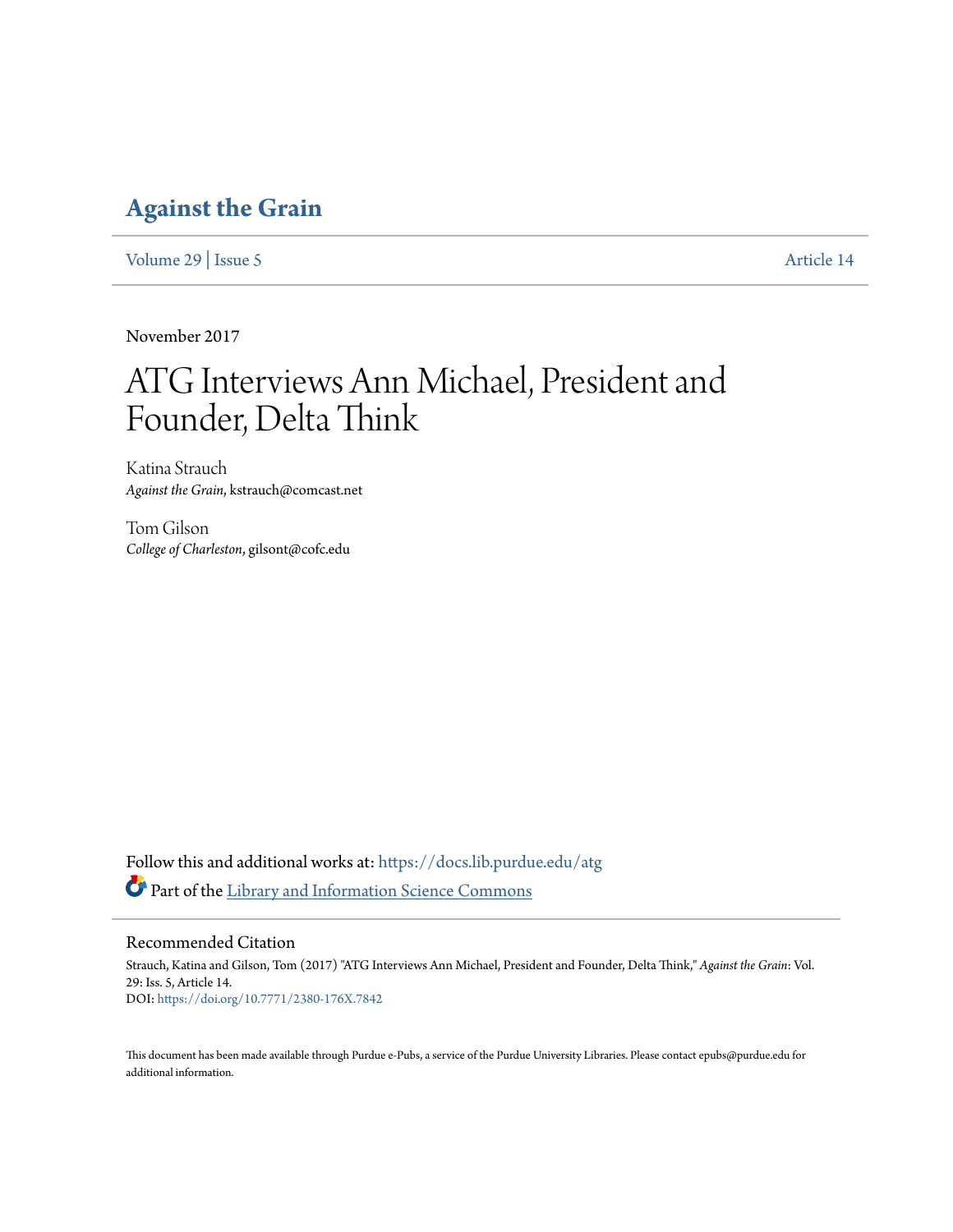## ATG Interviews Ann Michael

### **President and Founder, Delta Think**

by **Tom Gilson** (Associate Editor, *Against the Grain*) <gilsont@cofc.edu>

and **Katina Strauch** (Editor, *Against the Grain*) <kstrauch@comcast.net>

#### *ATG: Ann, you founded Delta Think after working in a number of different industries. What was it about the scholarly communications industry that compelled you to strike out on your own?*

**AM:** My first job in scholarly communications was with a commercial publisher. They published their own journals as well as many titles in partnership with professional societies and associations.

I had never interacted with mission-focused organizations and I enjoyed it immensely. I'd been working through major changes in different industries for years and scholarly communications was a new frontier.

Unlike the other industries, scholarly communication had the potential to impact health and the medical profession, to stimulate and promote discovery, and to expand what we know about human behavior. The missions were big, global, and hugely impactful and I quickly knew that I wanted to stay here as long as possible.

Working for a publisher struggling with digital transition made it clear to me that I could have an impact (having a user-focused technology background) and that my impact could be increased if I worked with many organizations and learned more about how they operated and fit together. So, I jumped ship!

#### *ATG: When was Delta Think started and what funding/support did you draw on? Who are the main members of the Delta Think team?*

**AM: Delta Think** had two beginnings! The first one was in 2005 when I started **Delta Think** as an independent freelance consultant. Like many people that venture out on their own, I vacillated between thinking that I wanted to consult and I wanted a full-time position with a company. In 2008, I accepted a position as President of Information and Media with a content management system provider.

A little over a year later, I realized that I did want to consult but I didn't want to do it alone. August of 2009, I dusted off the **Delta Think** brand and started again, this time with the mission of building a team. The core members of our team include (in order of appearance!): **Mark Jacobson**, **Mike Sherlock**, **Bonnie Gruber**, **Brian Lamont**, **Nicole Sherlock**, **Lori Carlin**, **Deni Auclair**, **Dan Pollock**, and **Emma Green**.

As for funding, the beauty of starting a services company is that you don't require funding. It's more about timing. Get work, get paid, repeat. We added employees as we increased our work, funding ourselves as we grew.



We've also recently self-funded our expansion into products, with the January 2017 launch of the **Delta Think** Open Access Data & Analytics Tool.

*ATG: Expanding into product development must have been an exciting challenge. Can you tell us more about your new open access data and analytics tool? How would you describe your target market? What unique benefits does it provide for interested clients? Is it available to libraries? What will it cost?* 

**AM:** Yes, it has been an exciting challenge to build a product!

The idea for the **Delta Think** Open Access Data & Analytics Tool (OA DAT) originated with questions arising during consulting engagements. We found commonality in questions clients asked about OA, with no clear consolidated, reliable data source to address them. We saw an opportunity to serve the industry more effectively by curating such a data set, and supplementing it with analysis, commentary, and visualizations — and putting workflows in place within **Delta Think** to continually update the underlying data and analysis.

The tool has been designed to accommodate any level of data analysis capability or bandwidth. Users can read it i.e., use it as a living report (versus a report only offered annually or bi-annually), interact with it by dicing and slicing data in various ways within the visualizations we provide, or download data for use in conjunction with other internal sources.

Our initial target market was publishers (society, association, and commercial) formulating their OA strategy, benchmarking their current OA portfolio, or staying informed on OA developments more generally. However, as the data and analysis has grown, we've started to add features that also meet the needs of academic institutions. For example, we added a compliance analyzer that allows the user to cross reference funder requirements with publisher practices, compare requirements of different funders, or compare practices of different publishers.

The product is offered via a subscription model and pricing varies based on how the user is interested in accessing the data. We also offer a free monthly Open Access News & Views email. Anyone can register to receive the email.

*ATG: On your website, you say "At Delta Think, we help publishers, membership organizations, and information providers anticipate, create, and manage change." There is no mention of librarians. Why? Or are librarians the "information providers?"* 

AM: That is a great question! Historically librarians have been our customers' customers. We have engaged with librarians when doing market research, but they have never been our direct customer. I do see that changing.

With the launch of the **Delta Think** Open Access Data & Analytics Tool we have begun to explore how information on Open Access can support librarians as they support their constituencies.

I'm also excited by the presence of librarians at some of the publishing-focused meetings I've attended. The **Society for Scholarly Publishing (SSP)** has been making a concerted effort to understand and address the needs of librarians not only in their historical role, but also in their evolving roles with institutional archives, and other functions traditionally considered within the realm of publishers.

#### *ATG: What companies do you consider your competitors?*

**AM:** Also, a great question and a difficult one to answer. In our space, no two companies line up neatly as competitors. There is no one out there that does exactly what we do and, conversely, we do not do exactly what other firms in our space do. There are also many freelance consultants, but we consider them more of a resource than competition. We will regularly refer work to other consultants and consulting firms and we regularly receive those referrals as well.

*continued on page 42*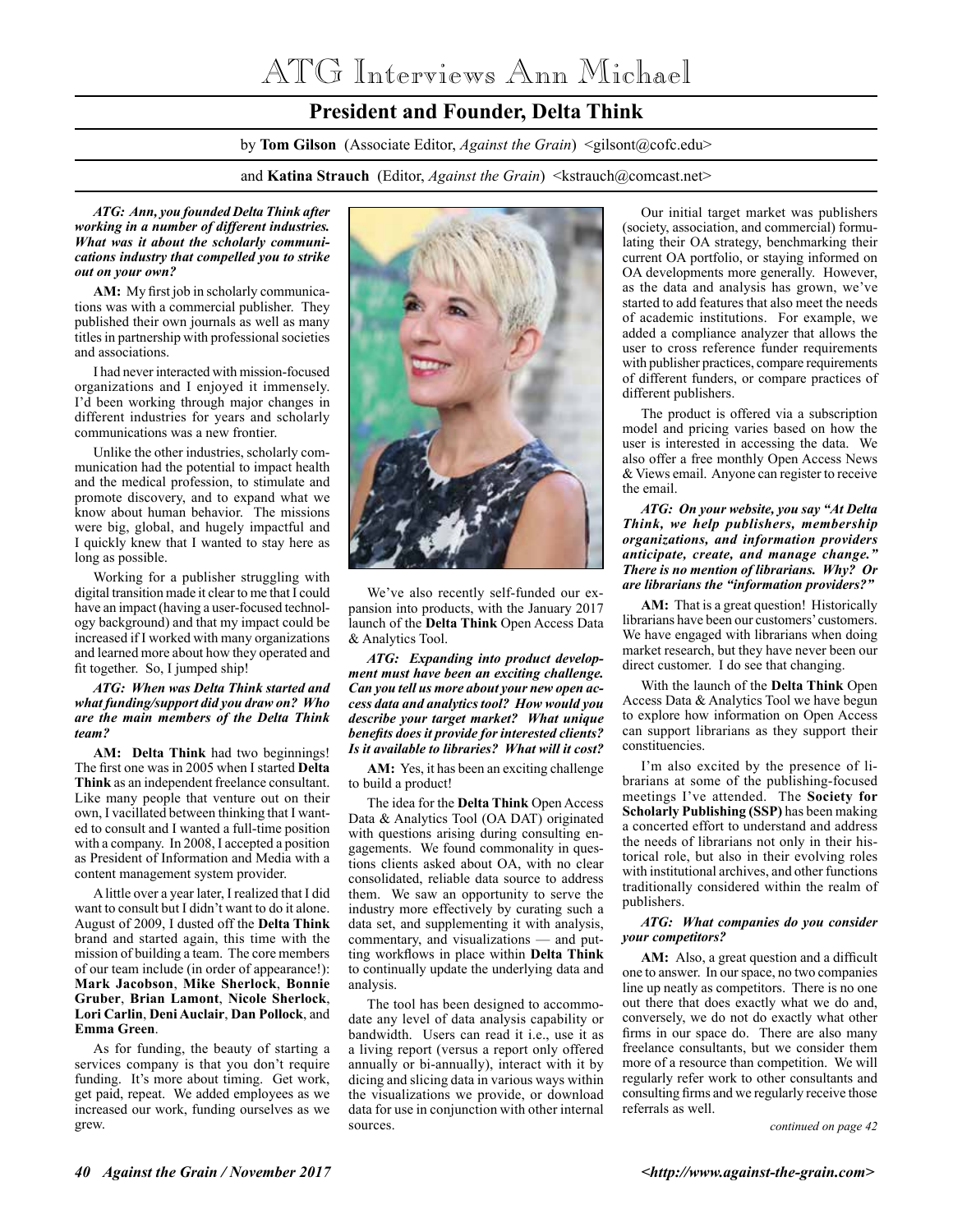#### **Interview — Ann Michael** *from page 40*

*ATG: Since 2005, you've grown the company from a single consultant to a hybrid team of staff and trusted associates. What are the keys to your success? Was there a single event/accomplishment that signaled Delta Think was here to stay?*

**AM:** I feel we're still on the road to that success, but thank you!

What's worked so far is our 51/49 formula. Let me explain. Customers and their satisfaction with our work is the most important thing. However, that satisfaction can't come at the expense of unhappy or overworked consultants, whether they are employees or affiliates. Building and supporting a high-quality team is almost as important as exceeding customer expectations. In that context, **Delta Think** success is 51% client satisfaction and 49% consultant satisfaction.

What makes consultants happy? Fair pay, diverse project opportunities, the ability to both apply their knowledge and to build new skills, the support of a skilled team, a collaborative culture, and an overall respectful working environment.

We are only as good as the professionals that want to work with us!

#### *ATG: What major challenges did you overcome to grow the company? What have been your biggest rewards? What accomplishments are you most proud of?*

AM: Wow — where to start?

Most recently, our biggest challenge has been "eating our own dog food." We have advised clients on product development efforts for years. We've even participated in their implementation and conversion to ongoing operations, but launching a product ourselves over the course of the last 12 months (while continuing to have our "day jobs") has been a tremendous learning experience. It was a constant challenge to follow our own advice. It has made us all a bit more understanding of the demands and challenges that product teams face. Launching this product and continuing its ongoing development post-launch has been incredibly rewarding.

What am I most proud of? As I had mentioned earlier, in 2009 **Delta Think** was focused on building a team. Almost right out of the gate, I enlisted the support of associate consultants. My proudest professional moment was when I hired **Mark Jacobson** as employee #1! **Delta Think** hadn't had employees and yet **Mark** trusted me. He trusted that **Delta Think** would be healthy and grow and that he could rely on it — on me.

#### *ATG: Why the name Delta Think? What does it signify?*

**AM:** One day in 2005, I was sitting at the computer trying to find a URL that wasn't taken. I wanted to emphasize the concept of change and how everyone should have an active role in changing their own environment. After several iterations, I found **Delta Think** was available and I grabbed it!

Much to my surprise, I was also able to get *ManageToChange.com*. Manage To Change is our tagline and it's something we view as proactive not reactive. In many ways I consider it part of our name and it certainly is at the core of our mission.

*ATG: Your website lists a number of services that Delta Think provides to the scholarly communications community. But how would you describe Delta Think's overall mission and what do you count as your primary services? Why would a scholarly publisher or information provider seek out your help?*

**AM: Delta Think** is fundamentally positioned to support organizational transformation and growth. That is our mission, helping organizations "manage to change." The beauty of our mission is that it means we must also change and grow to support evolving needs.

We work at the intersection of content, technology, the market, and the user.

Our primary consulting services include: 1) Market research and analysis (know your customer and market), 2) Business, product, and digital strategy (know who you are and where you're going), and 3) Assessment, Roadmapping, and Implementation (know where you are and how you will reach your destination). As you pointed out in your question, there are many "sub-services" under each of these areas.

As for our own evolution, we believe that it is critical for our clients to increase their use of data in process, product, and business evaluation and decision-making.

We have spent the last year building data analytics capabilities and are continuing to build those skills. We launched the **Delta Think** Open Access Data & Analytics Tool earlier this year to address the commonality we saw in questions our customers had about open access. Seeing no clear, consolidated, reliable data source to address these questions, we decided to build one.

#### *ATG: Are your "customers" largely publishers? Who are your primary "customers"?*

**AM:** Our customers are primarily notfor-profit societies and associations (although we do work with aggregators, commercial publishers, and some educators). Our work with them has evolved from being 100% publishing focused several years ago to being more holistic, considering all the many products, services, and interactions they have with their members/customers and helping them bring all their assets and capabilities to bear when addressing customer needs.

#### *ATG: What is the "niche" that Delta Think wants to fill?*

**AM:** We strive to consistently deliver actionable insights and strategies that enable organizations in scholarly communications to excel and grow. Our niche is being technology savvy and execution focused.

Our fundamental strength is enabling relationship-focused organizations to understand customer needs and successfully assess and apply technology in defining, creating, and managing digital environments that exceed their customers' expectations.

#### *ATG: Some see libraries as having a diminishing role in the future of the scholarly communications marketplace, or no role at all. As you advise your clients, what do you tell them about libraries? Where do you think libraries currently fit in the market? What about in two to five years?*

**AM:** This is a very tough question, as I am not an expert on libraries or librarianship. From the perspective of the library, aside from an ever-increasing need to help researchers sift the wheat from the chaff (search and discovery), the library seems like the perfect place to manage not only subscriptions, but also APC funding for open access article publication. I can also see the library having a continually closer relationship with research offices, assisting them in finding the best avenues for their research.

Although you didn't specifically ask about librarians, I can tell you that some of our best partners have degrees and experience in library sciences. We often work on information architecture, taxonomies, and content enrichment efforts and no one on the team is better at this than the librarians! With the unrelenting growth of the web and digital assets, I selfishly hope more librarians take this path.

#### *ATG: When you look at the scholarly communications landscape, where do you see the most opportunity for innovation? What will be required of an organization to take advantage of these opportunities?*

AM: It sounds like you've been reading Ask The Chefs on the Scholarly Kitchen! One of our more recent questions was: If You Were A VC Investing In Scholarly Communications, Where Would You Be Placing Your Bets?

My bets would be on any innovations that mobilize, normalize, and democratize data. Data about research, data about researchers, data on funding, data on collaborations, preferably data at an industry level, you name it. I believe that innovation will come from an understanding of the entire scholarly communications ecosystem and that requires data. Organizations must increase their comfort level with managing, sharing, and analyzing data to understand how their customers and constituents interact with them and the ecosystem overall.

#### *ATG: In another interview, you said that resistance to change was a key obstacle for many organizations. What strategies have you found most effective in overcoming that barrier?*

**AM:** Ah — you've hit on my favorite subject. The most important thing to remember when encountering resistance to change is that not all resistance is bad.

The true "obstacle" is how resistance is perceived, managed, and addressed, not the resistance itself. Let me explain.

Often, it's the change initiative or how it's being managed that's the problem.

It could be that the change itself or its impact is not well-defined. How many of us have worked in environments where an